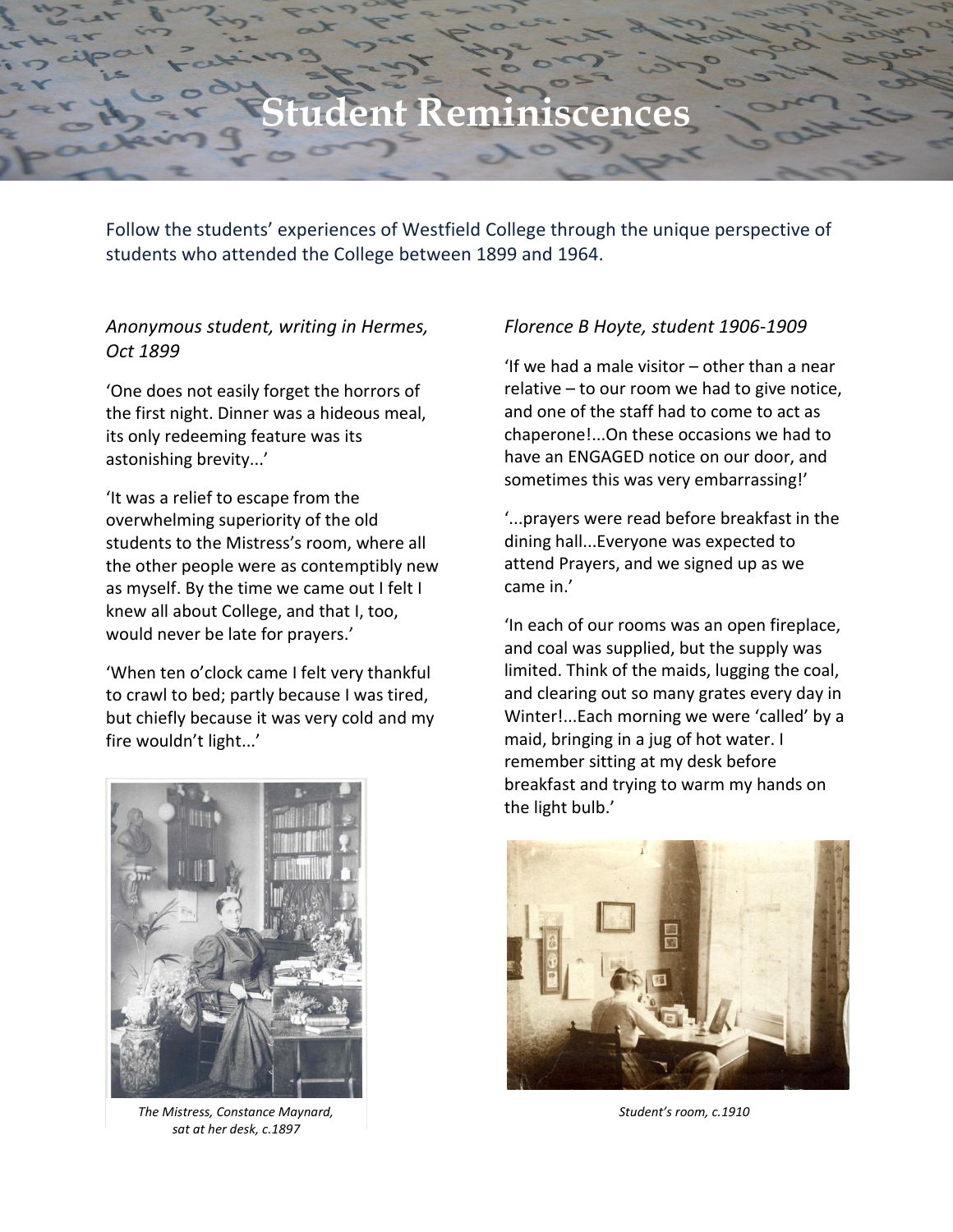'We had lectures all morning, of course, and in the afternoon we played games, or went to the shops, and a few people did gardening, under the eye of the Vice-Principal.'

'At the beginning of my time no young lady might go out alone! If we could not find a companion we had to ask permission from one of the staff. But soon this rule was relaxed, and on the first day of the relaxation almost every student could be seen walking down Finchley Road ALONE!'

'We all dressed for dinner, and of course we all wore long skirts the whole time. A list was put up every morning of those who were to sit at High Table that night. A member of staff sat at the head of each of the other tables – with one headed by the Housekeeper. This gave us a chance of getting to know Staff members a little...



*Dining Hall, c.1906*

Later in the evening another half hour was set aside for tea in our rooms. A tray was left in each of our rooms...We either had it by ourselves, or had parties in each other's rooms, each one walking along with her tray, and the hostess providing cakes.'

## *Gladys M Hoadley, student 1911-1914*

'Perhaps the most terrible day of all was the second day of the October term, when all the old Students were arriving, hurrying into each others' rooms. What a babel of laughing and talking there was! We, solitary units, scarcely knowing each other by name, collected in little bands of twos and threes round someone's fire, and with feigned cheerfulness told anecdotes of school life, or hung pictures energetically, pretending we were not feeling homesick and very much out of things.'

# *Diana A Vernon, student 1913-1916*

'One of the conditions some of us found hard to accept was the rule that we had to be in College by 10pm, which precluded an evening theatre or concert in London, unless you could afford a taxi the whole way back, or climbed in later from the waterworks next door.'

## *Hilda Green, student 1918-1921*

#### *3 Oct 1918*

'Everybody spent the rest of the evening running round to see other people's rooms. Half the girls had no thought of unpacking, and those who had begun gave it up in despair. The rooms were a lovely chaos of books, pictures, curtains, clothes, jam, coffee, ginger cakes, boots, old tins, wastepaper baskets, hats, trunks, bath-salts, hockey sticks and goodness only knows what.'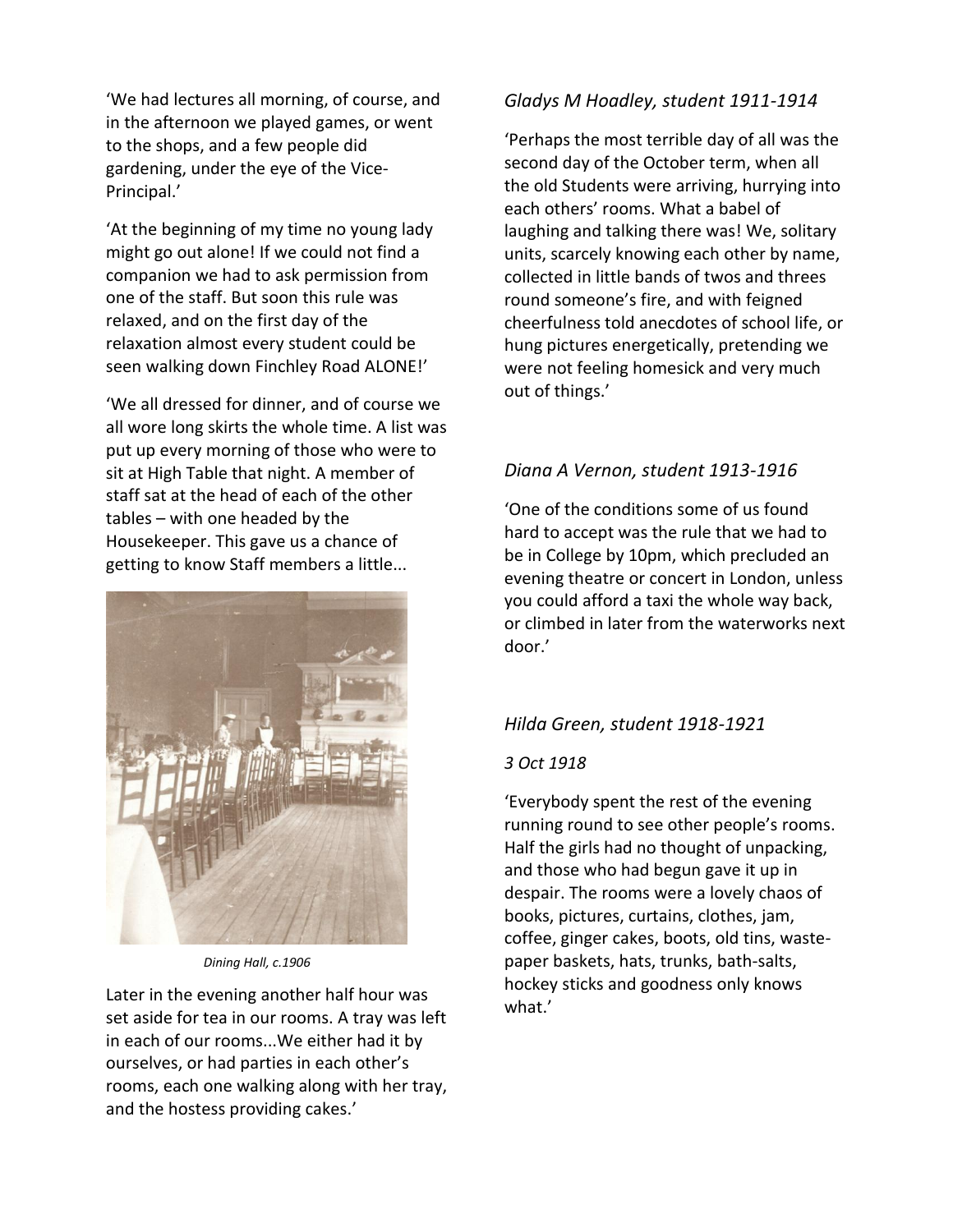## *11 Oct 1918*

'On Sundays we are allowed half an hour extra in bed, prayers not being until 8:30 am, but as we make our own beds each Sunday, we have plenty to do in the morning before our 9 o'clock breakfast...From 10 to half past we have hymn singing in the common room, where we choose our favourites. Chapel is at eleven...Freshers had to be 'at home' during the afternoon to receive 'callers', i.e. people from other rooms...At five o'clock we went to the College Common Room for 'Function'. Everyone had to be present at Function until 5:30pm...Sunday is the only night we get supper – and what a supper – salad, jelly, trifle and coffee!'

# *25 Oct 1918*

'...in view of the spreading influenza...The College is practically in a state of quarantine, and we are only allowed into town for special lectures, on condition that we practically soak our clothes in eucalyptus and swallow dozens of formalin pills before setting out.'

## *23 Feb 1919*

'...After Glee Club we had dancing until half past ten. I love these dances because they are glorious to take part in and frightfully amusing to watch. The craze now is Fox-Trot and Jazz...I never saw anything in my life as ridiculous as Fox-trots to look at.'

#### *10 Oct 1920*

'Being a third year now, my duties are double; for not only are there Freshers to shepherd, but poor unhappy Finals folks to cheer upon their way and nourish with tea and buns....But Oh! Those Freshers! Fifty one of them, all exactly alike to our unaccustomed eyes, and no two appearing before us twice!'

#### *27 Mar 1921*

[Fire brigade drill] '...a realistic display with my room as the centre of operations. A beautiful fire was lit on the window-sill, and from time to time hysterical members in dressing gowns were hoisted through the windows and down drain-pipes, keeping the first aid section lively.'



*Fire Drill Practise, c.1900*

## *3 Jul 1921*

'I feel that I have got College and College things right into myself and that it is all a mockery to say goodbye...Well, I am not going to sentimentalize, because I can't; I wouldn't if I could. I have enjoyed it all, and I am sorry in one way that it is over. But I am thrilled with what is to come, and in my heart of hearts I am ready to go. Besides, there is finals. What a thrill that will be!'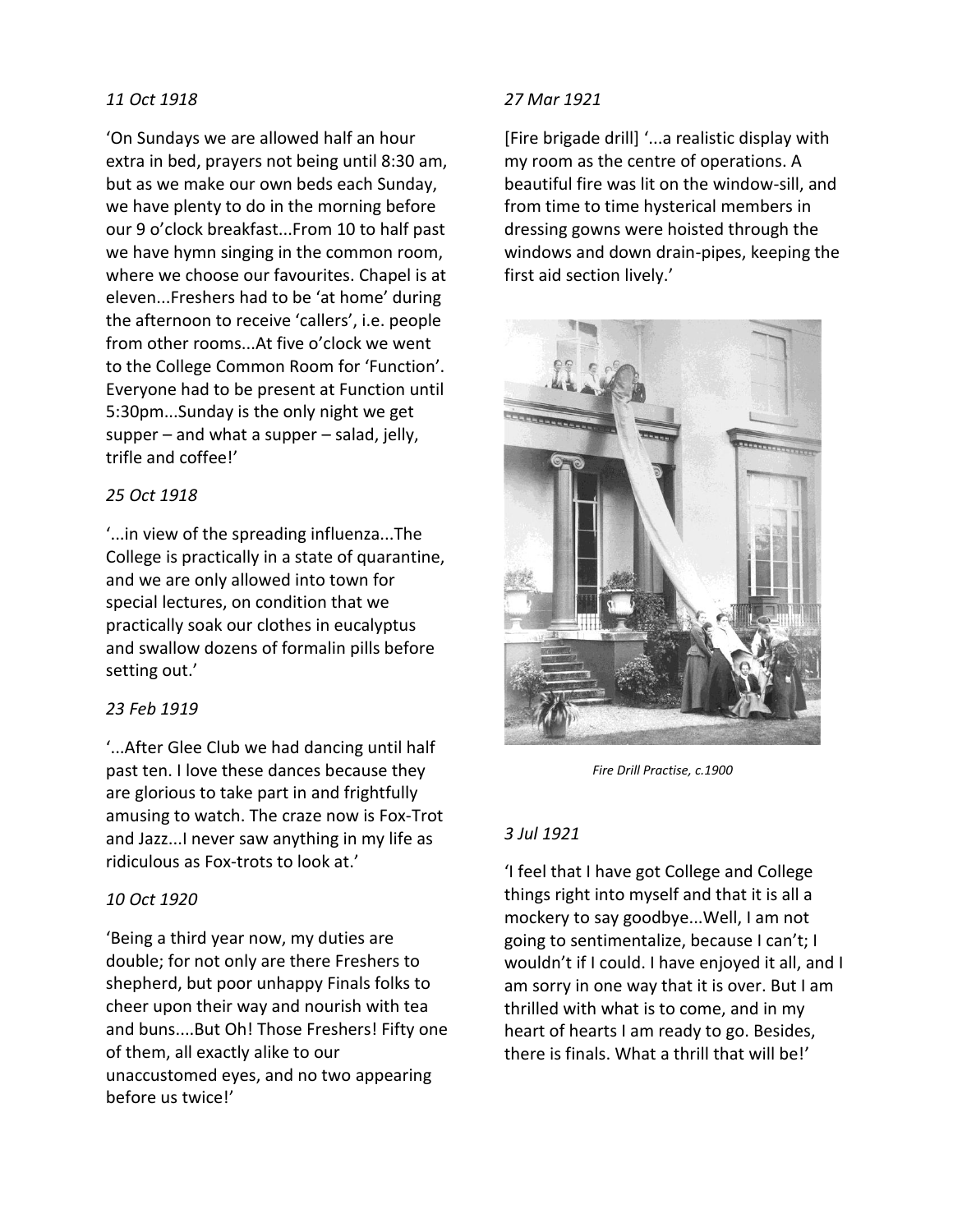*Alice M C Le Meseurier, student 1927- 1930* 

'Westfield college in the 1920s was still considerably under the influence of the gracious, albeit blue-stockinged, ladies of its earlier days. We lived, as graciously as means permitted, in an atmosphere of scholarship laced with girlish frolic, reminiscent of the pioneering days of women's struggle for learning.'

'...In spite of having eaten a substantial dinner at seven, we would make tea or coffee, or even cocoa, toast crumpets and consume cake, in sociable groups or solemn assemblies, entertaining a tutor or a don, or as guests of some senior to whom one paid respect and for whom, regrettably, one sometimes developed the then stillfashionable (and uncomprehended) 'crush'.'

'Another form of fun was the Guy-Fawkes night rag, when the first year was licensed to 'guy' the seniors, or even greatly daring, the staff. One even made apple-pie beds, put fireworks in coal scuttles, sand in sugar basins, or chalk-and-water in milk jugs. Oddly enough it all seemed to be quite fun, but I believe it was put to a stop in the early thirties.'

## *Ellen E Keens, student 1938-1941*

'I remember a notice on the board which said that in the event of war we were asked to continue our studies and could best serve our country by doing so.'

'…we were aware of the seriousness of the situation as Hitler advanced over Europe. Then in June 1940…the whole sky became dark as if there were an eclipse. Later, we were to learn that this was caused by smoke drifting across from Dunkirk and the streets

of Oxford became full of some of the wounded and dishevelled service men who had been evacuated.'

# *Edna Mary Jacobs, student 1939-1942*

'Of course we also had to ask our Principal in those days for permission to invite a man into our rooms for tea. We were told that this was the practice in the Oxford women's colleges, where the beds had also to be dragged into the corridors…'



*Mary Jacobs, outside St Peter's Hall, Oxford, c.1939*

'This small circle [of girls] had dashing ideas like painting a seam down the back of their legs – stockings being in short supply. One of these was also – dare I breathe the word? ENGAGED… and Mrs. Stocks, after much deliberation, allowed her to wear her engagement ring.'

'Most of the men students were what we called unkindly 'Weeds' – and we spent some time finding out what was wrong with them. During the war of course all fit men were called up... It was only when you went